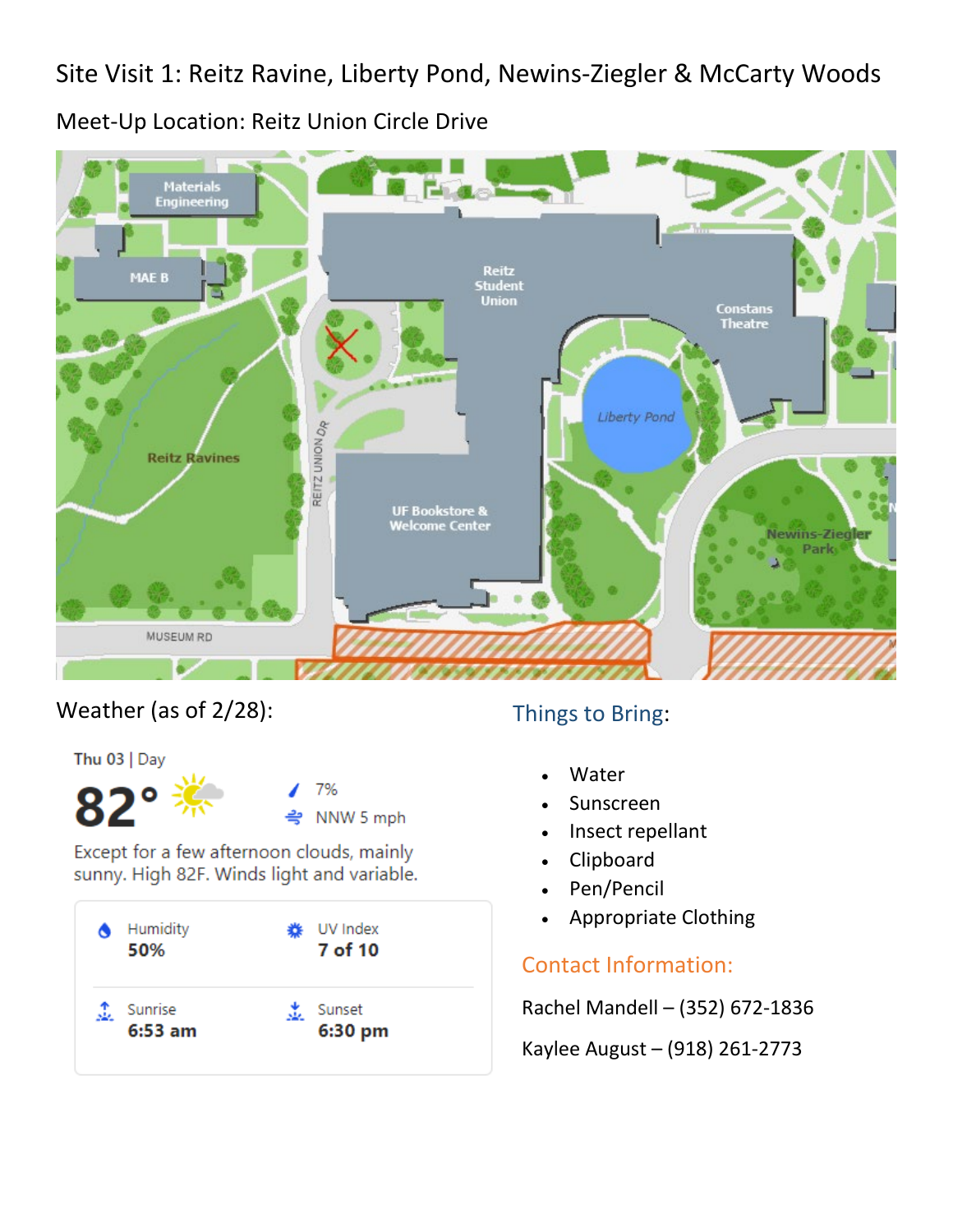# Links to current CALM Plans:

[Green Pond \(Newins-Ziegler Sink\)](https://facilities.ufl.edu/wp-content/uploads/plan/docs/calm/greenpond_nz/green_pond.pdf) [McCarty Woods](https://facilities.ufl.edu/wp-content/uploads/plan/docs/calm/mccarty_woods/mccarty_woods.pdf) [Reitz Ravine Woods](https://facilities.ufl.edu/wp-content/uploads/plan/docs/calm/reitz_ravine/reitz_ravine.pdf)

#### Site Facts:

- All conservation areas are located within the Lake Alice Watershed.
- Total estimated acreage of all 4 areas: 7.7 Acres.
- The sites do not fall within FEMA 100-Year Flood Plain

# iNaturalist links:

[Reitz Ravine –](https://www.inaturalist.org/observations?place_id=140752&subview=map) iNaturalist [Liberty Pond–](https://www.inaturalist.org/observations?place_id=140761&subview=map) iNaturalist [Newins-Ziegler -](https://www.inaturalist.org/observations?nelat=29.64689243029149&nelng=-82.34435601970848&place_id=any&subview=map&swlat=29.64419446970849&swlng=-82.3470539802915) iNaturalist [McCarty Woods –](https://www.inaturalist.org/observations?place_id=138850&subview=map) iNaturalist

# Core Values:

- Committing to full participation
- Sharing collective wisdom for inclusive solutions
- Accepting shared responsibility
- Embracing creativity and a "what if?" mindset
- Supporting open and equitable discussion
- **Have Fun!**

### CALM Plan Update Website:

<https://facilities.ufl.edu/campus-planning/campus-master-plan/calm-plan-update/>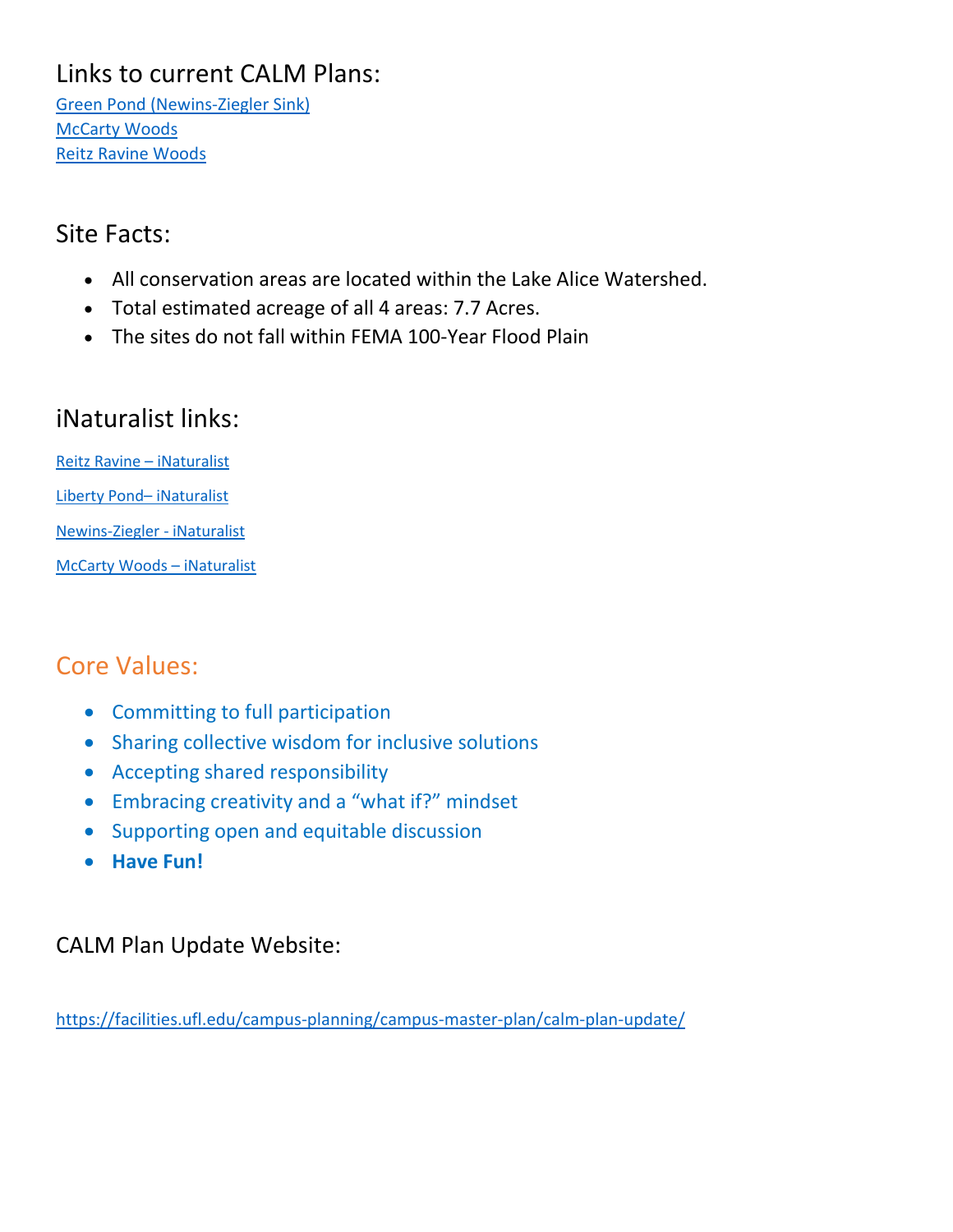#### **Topographic Map**

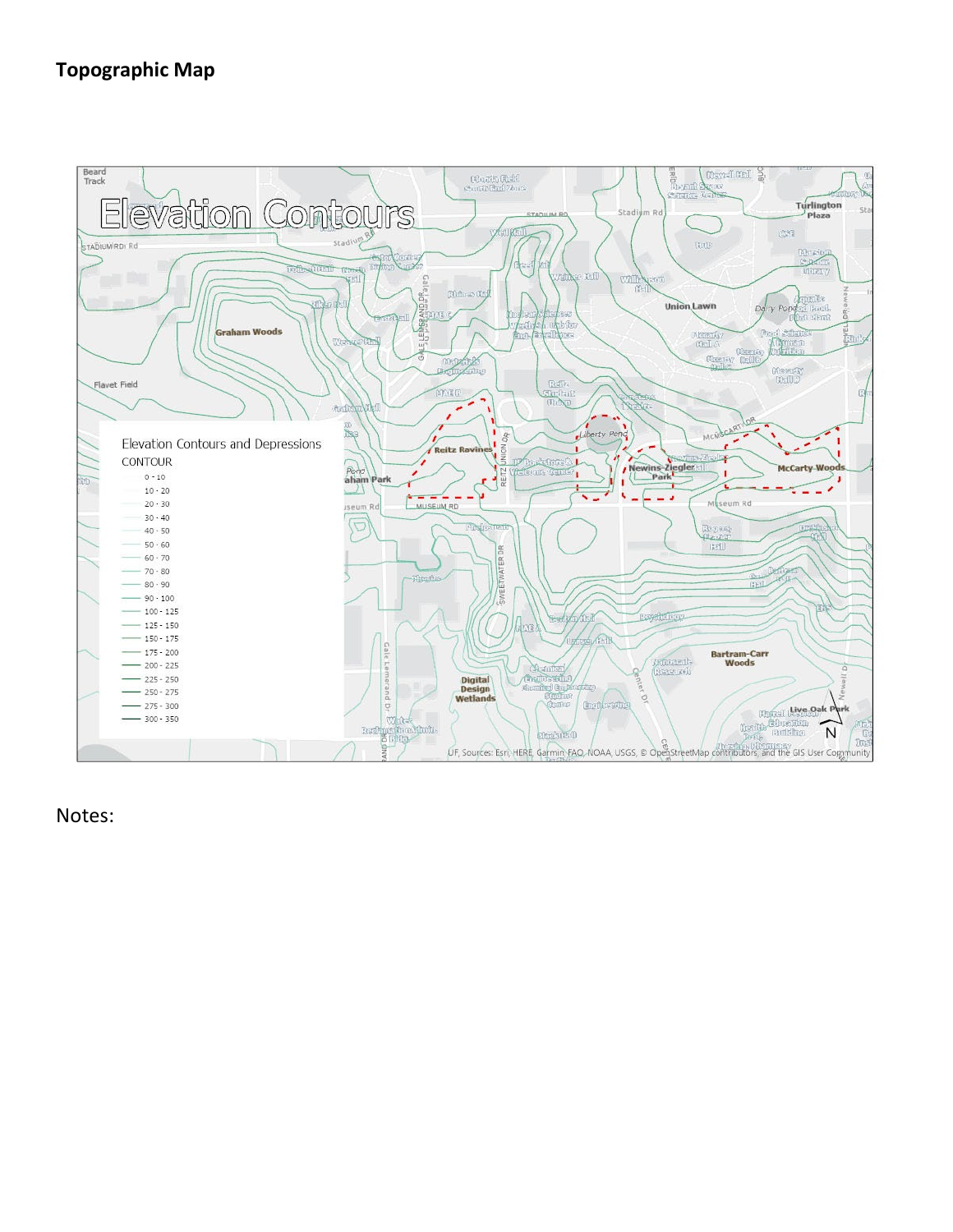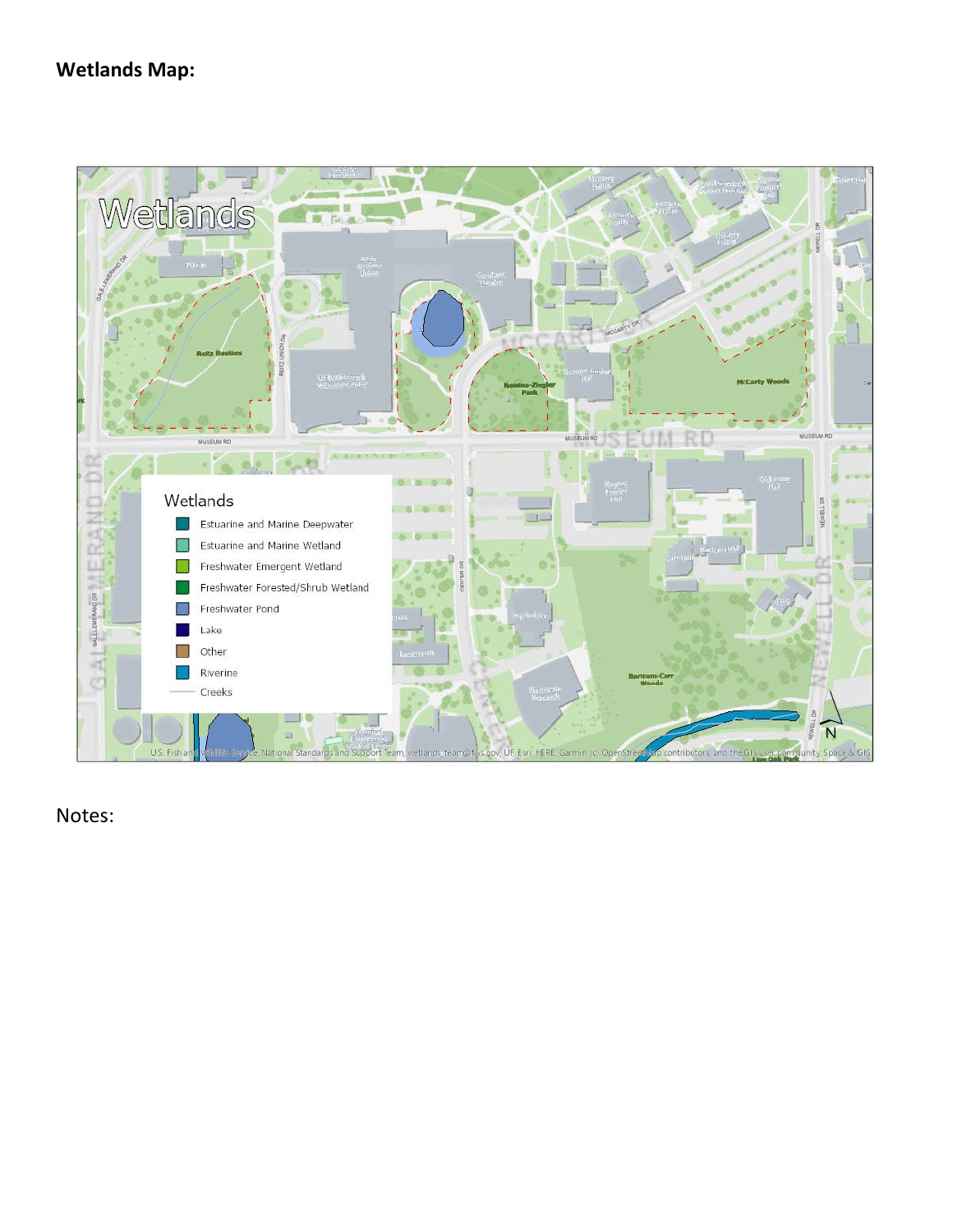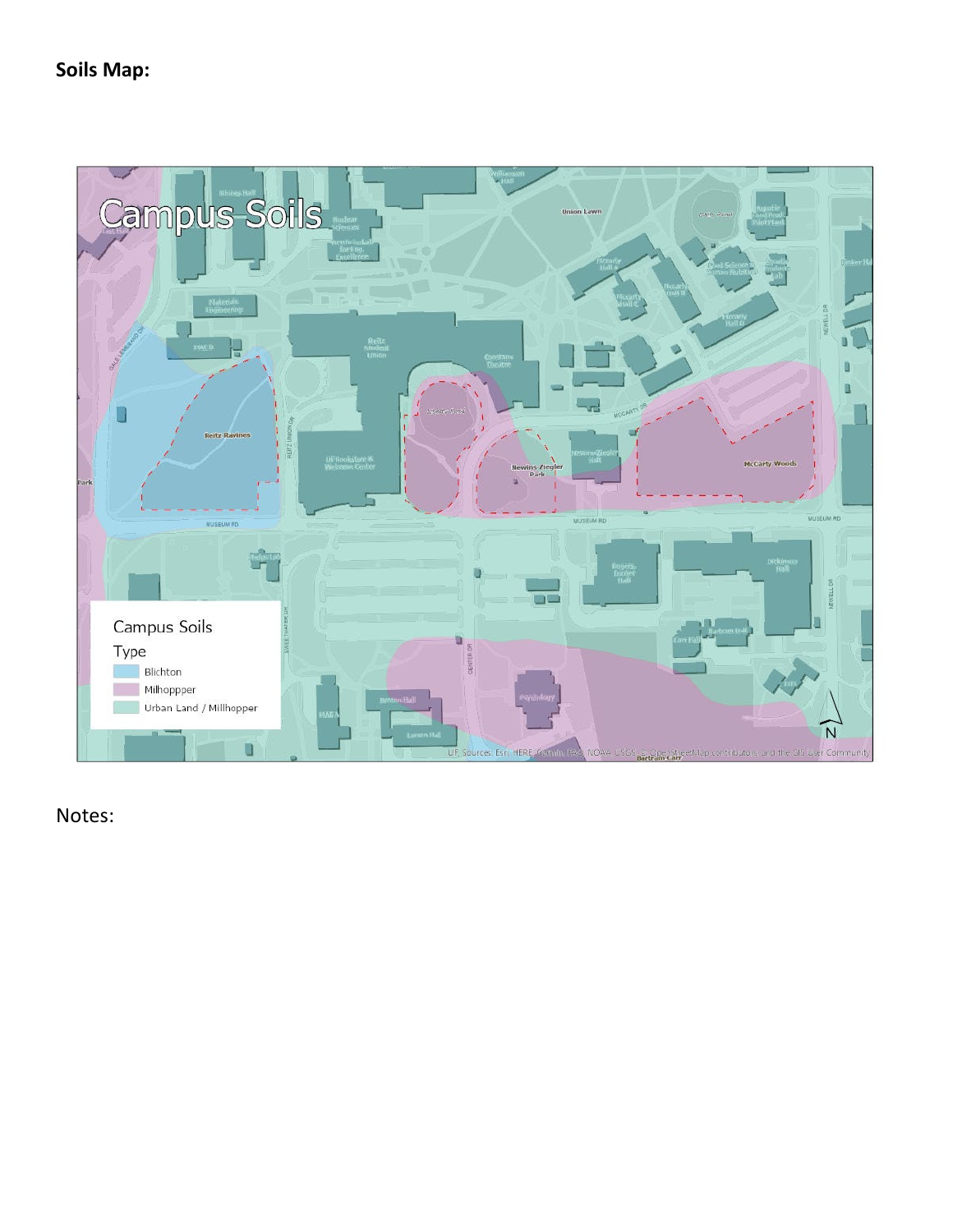#### **Archeologically Sensitive Areas Map:**



*\*Archeologically sensitive area in McCarty Woods per UF Programmatic Memorandum w/ FDHR*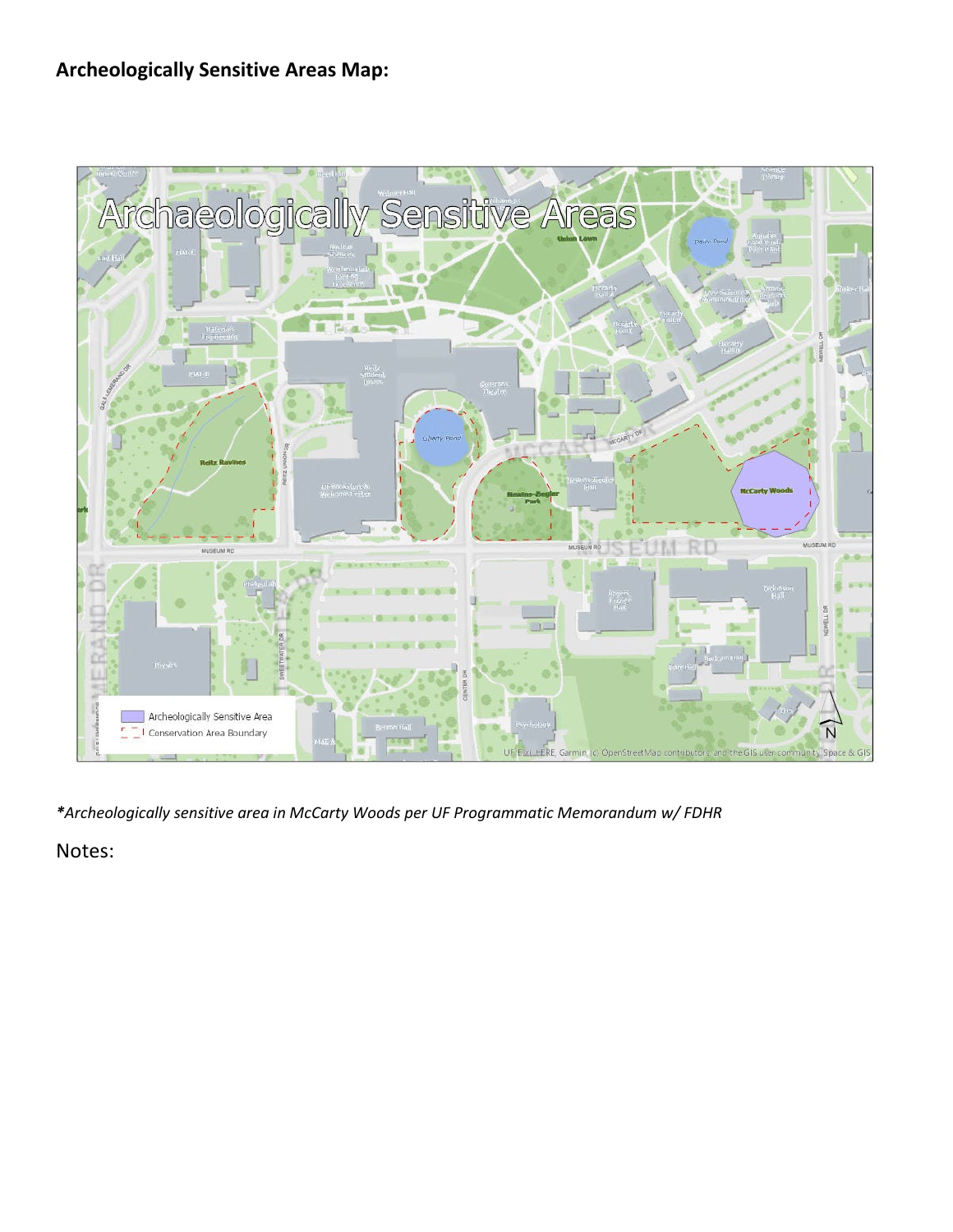## Guiding Questions:

Name:

Are there any obvious human interventions that impact the site negatively? Positively?

**Reitz Ravine:**

**Liberty Pond:**

**Newins-Ziegler:**

**McCarty Woods:**

Is the conservation area accessible to all types of users (ex. Differently abled persons)?

**Reitz Ravine:**

**Liberty Pond:**

**Newins-Ziegler:**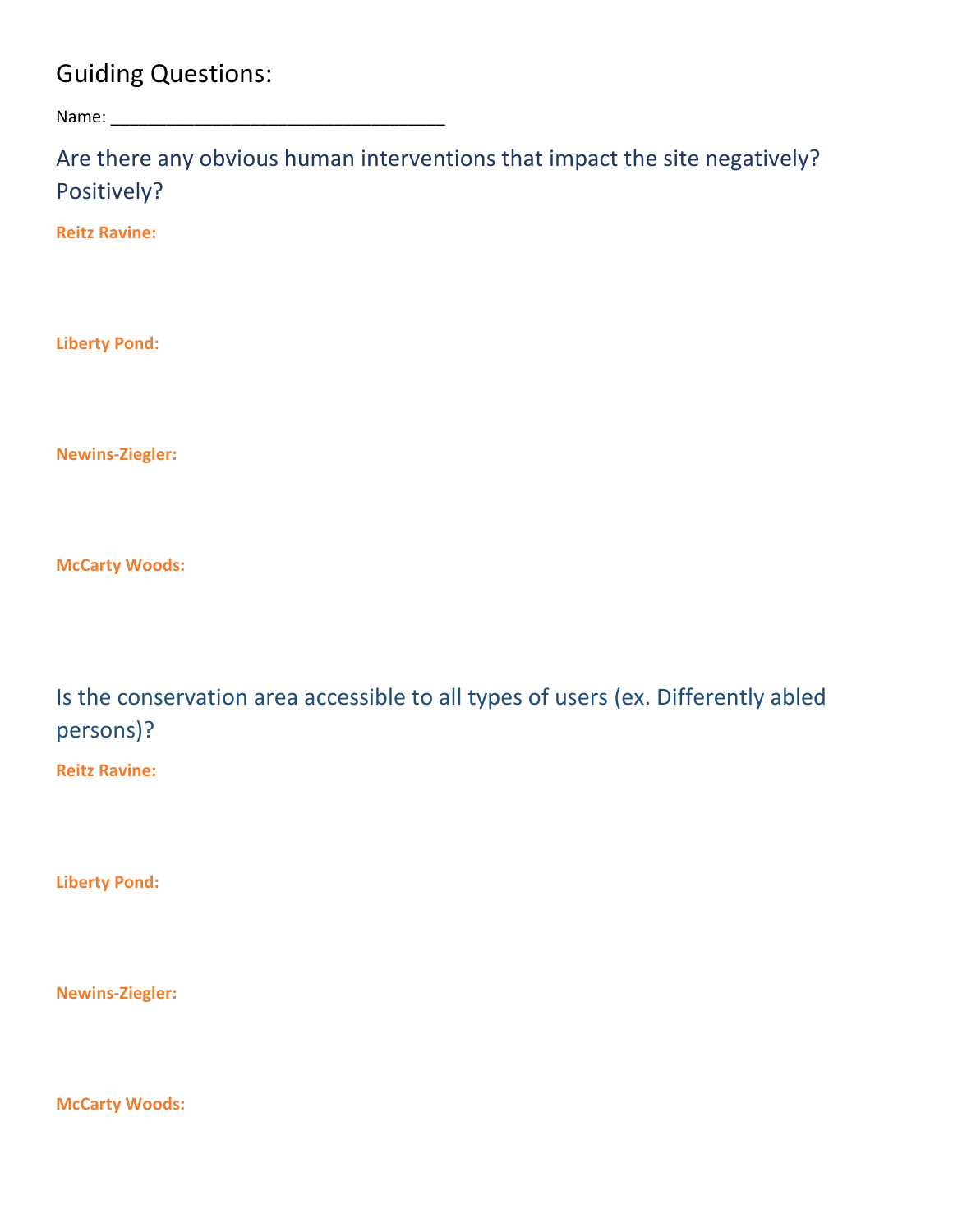How is this conservation area used and how could it be used in the future (nature walks, teaching, general exercise, mindfulness, etc.)?

**Reitz Ravine:**

**Liberty Pond:**

**Newins-Ziegler:**

**McCarty Woods:**

How do the surrounding sites and uses potentially impact the conservation area? **Reitz Ravine:**

**Liberty Pond:**

**Newins-Ziegler:**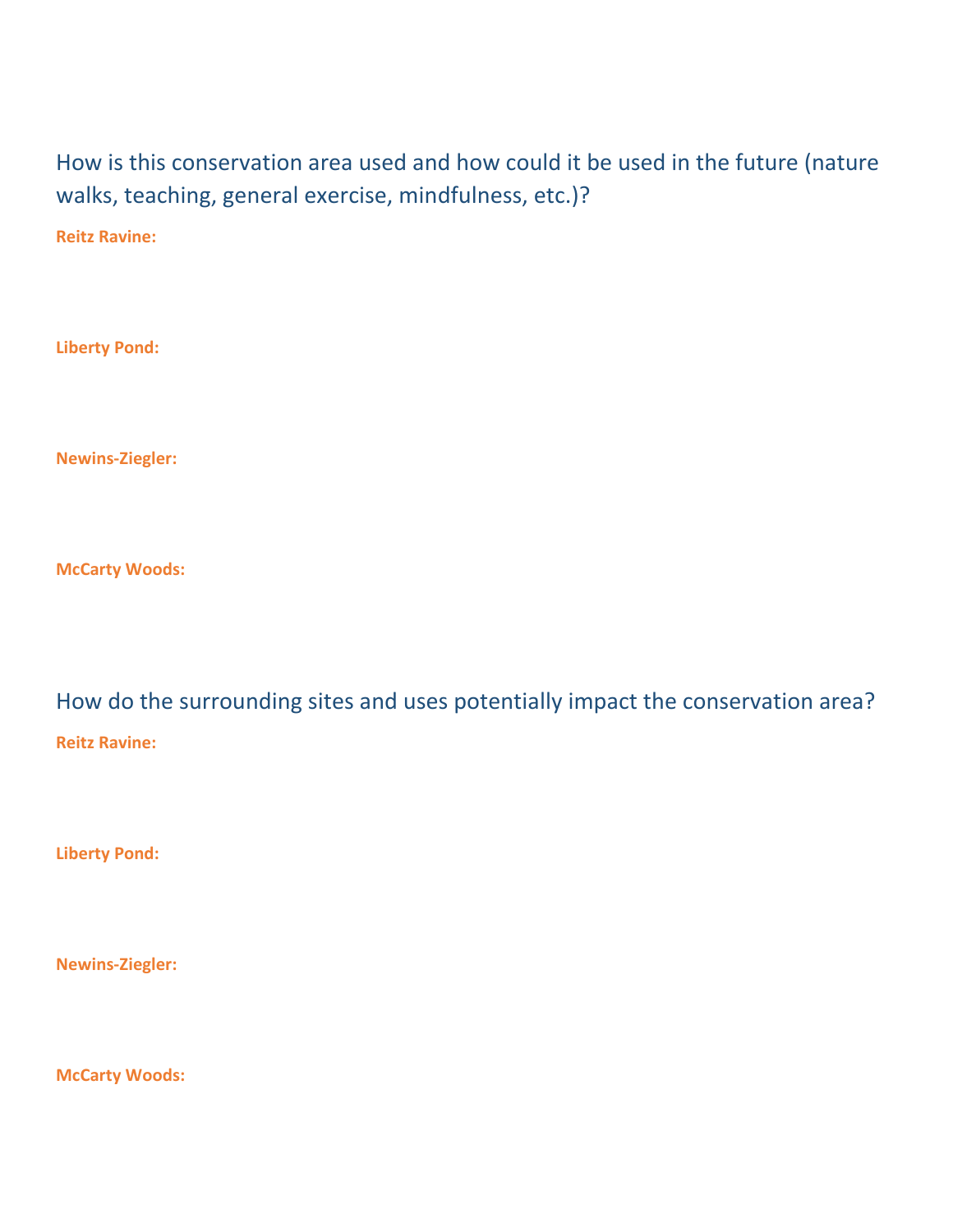## Is this conservation area actively maintained? Should it be?

**Reitz Ravine:**

**Liberty Pond:**

**Newins-Ziegler:**

**McCarty Woods:**

Are the boundaries of the conservation area clearly distinguishable? **Reitz Ravine:**

**Liberty Pond:**

**Newins-Ziegler:**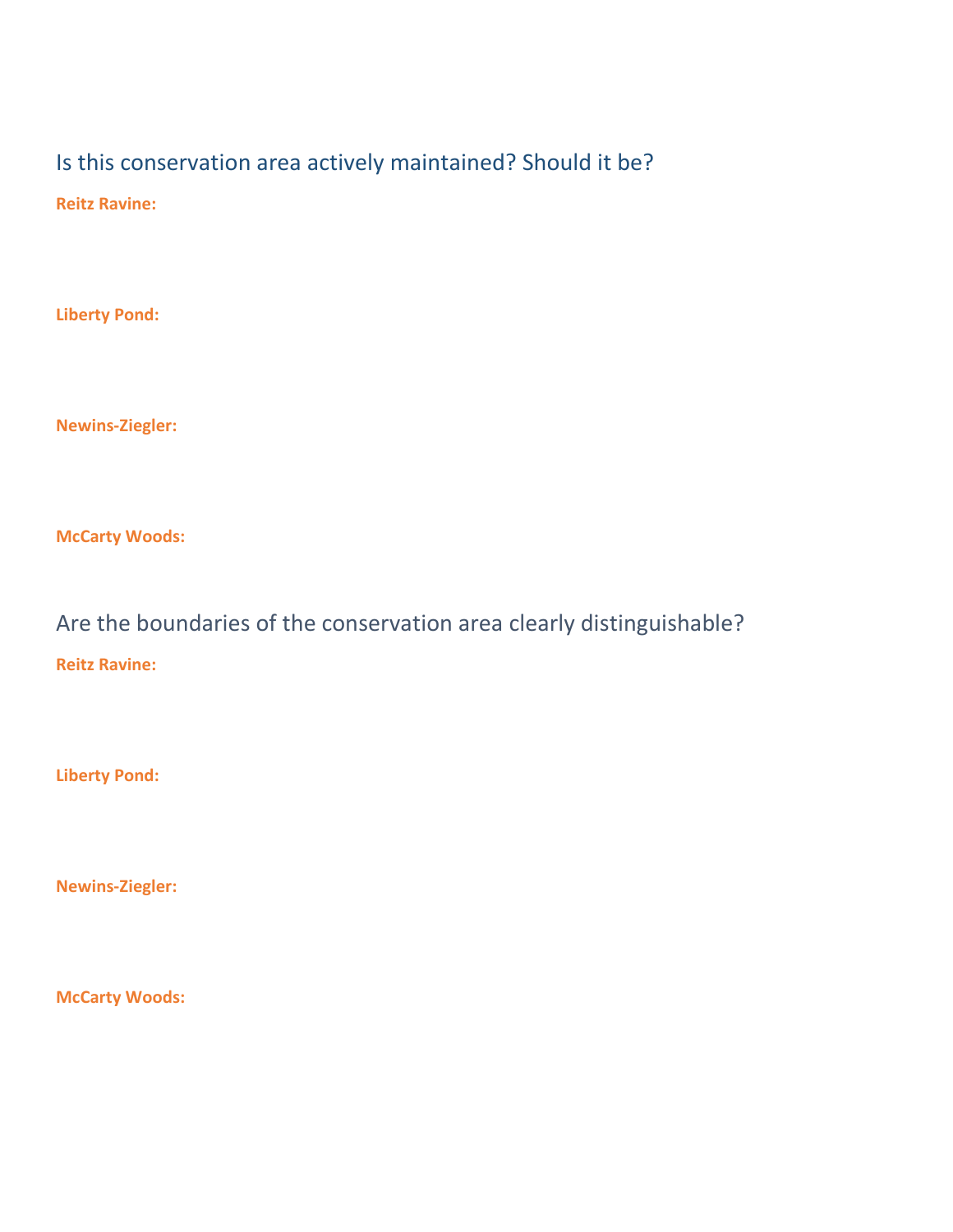## Are there any new best management practices we should consider in this conservation area?

**Reitz Ravine:**

**Liberty Pond:**

**Newins-Ziegler:**

**McCarty Woods:**

We encourage you to pause frequently and actively consider what your different senses are experiencing (hear, see, smell, feel).

**Reitz Ravine:**

**Liberty Pond:**

**Newins-Ziegler:**